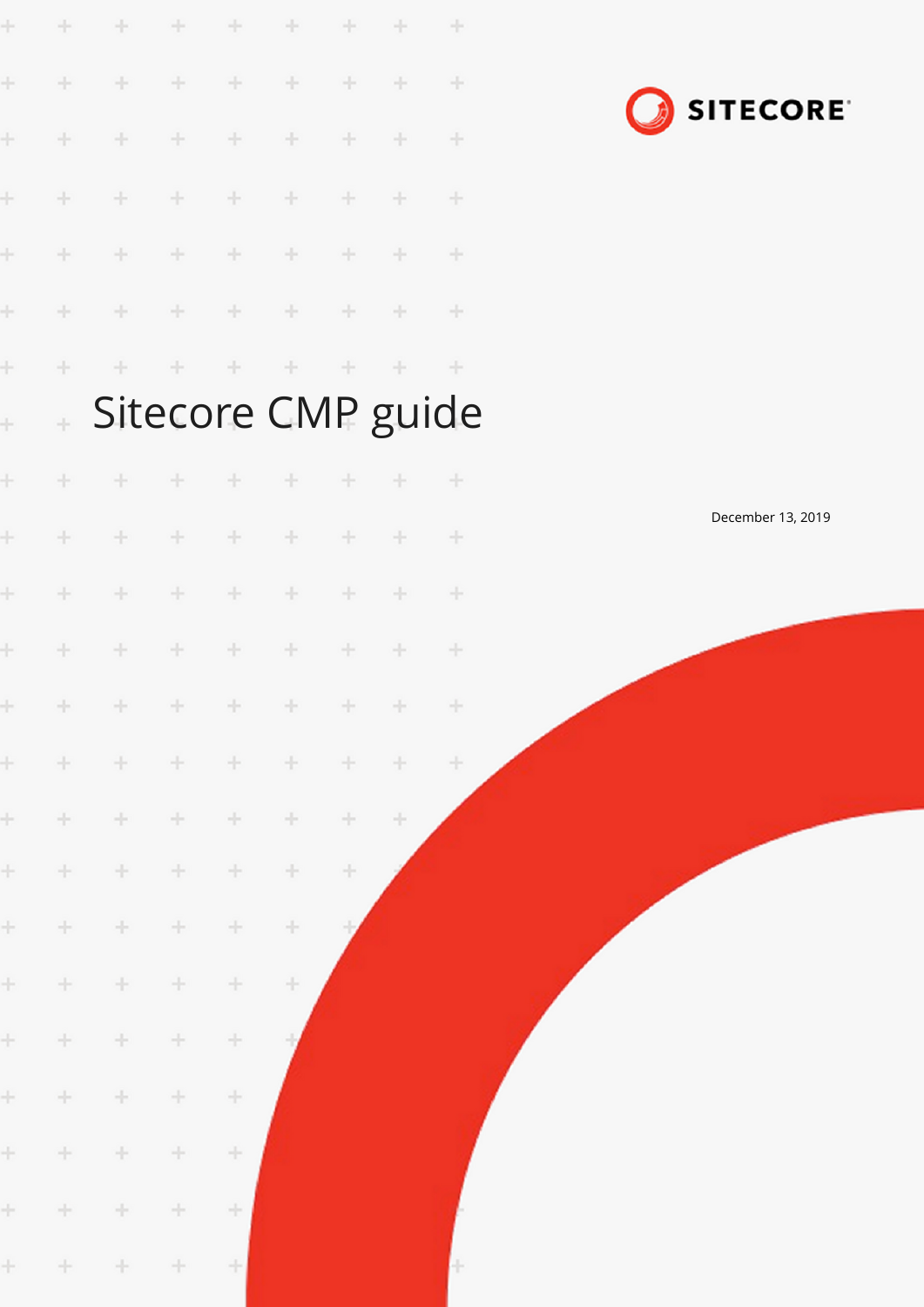

# **Table of Contents**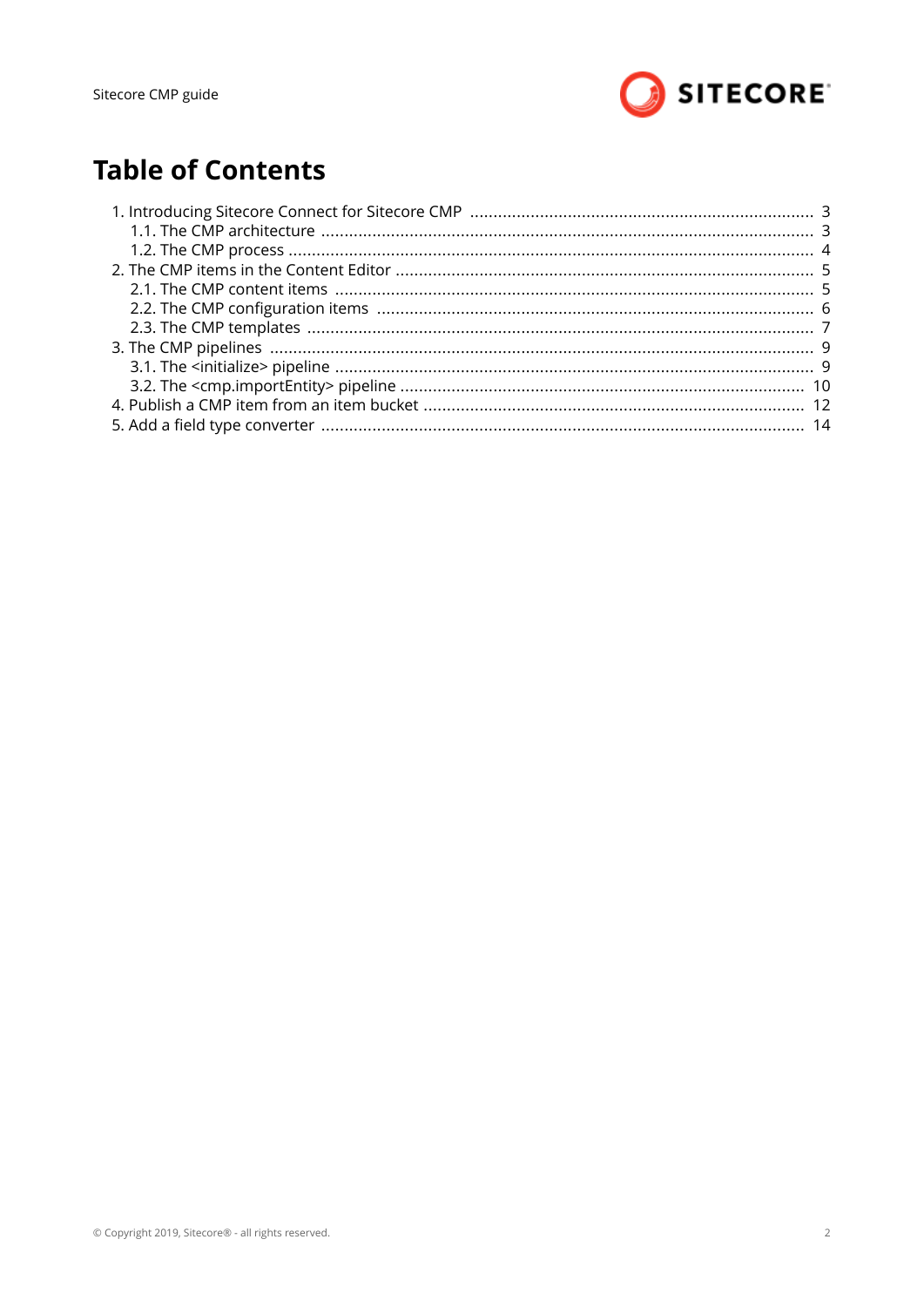

## <span id="page-2-0"></span>**1. Introducing Sitecore Connect for Sitecore CMP**

Use CMP to sync content creates in the Sitecore Content Hub to Sitecore XP.

The Sitecore Content Management Platform (CMP) connector lets you synchronize content created in Sitecore Content Hub to Sitecore Experience Platform (XP).

With the module, you can:

- Map Sitecore Content Hub fields to Sitecore fields
- Create a language version based on the relationship in the Sitecore Content Hub.
- Update items automatically.
- Set the publication date.
- Create content items in buckets.

#### **1.1. The CMP architecture**

The key architecture components in the Sitecore CMP module are: the Azure Service bus, the Sitecore Content Hub, and Sitecore.

The following diagram shows a simplified version of the architecture:

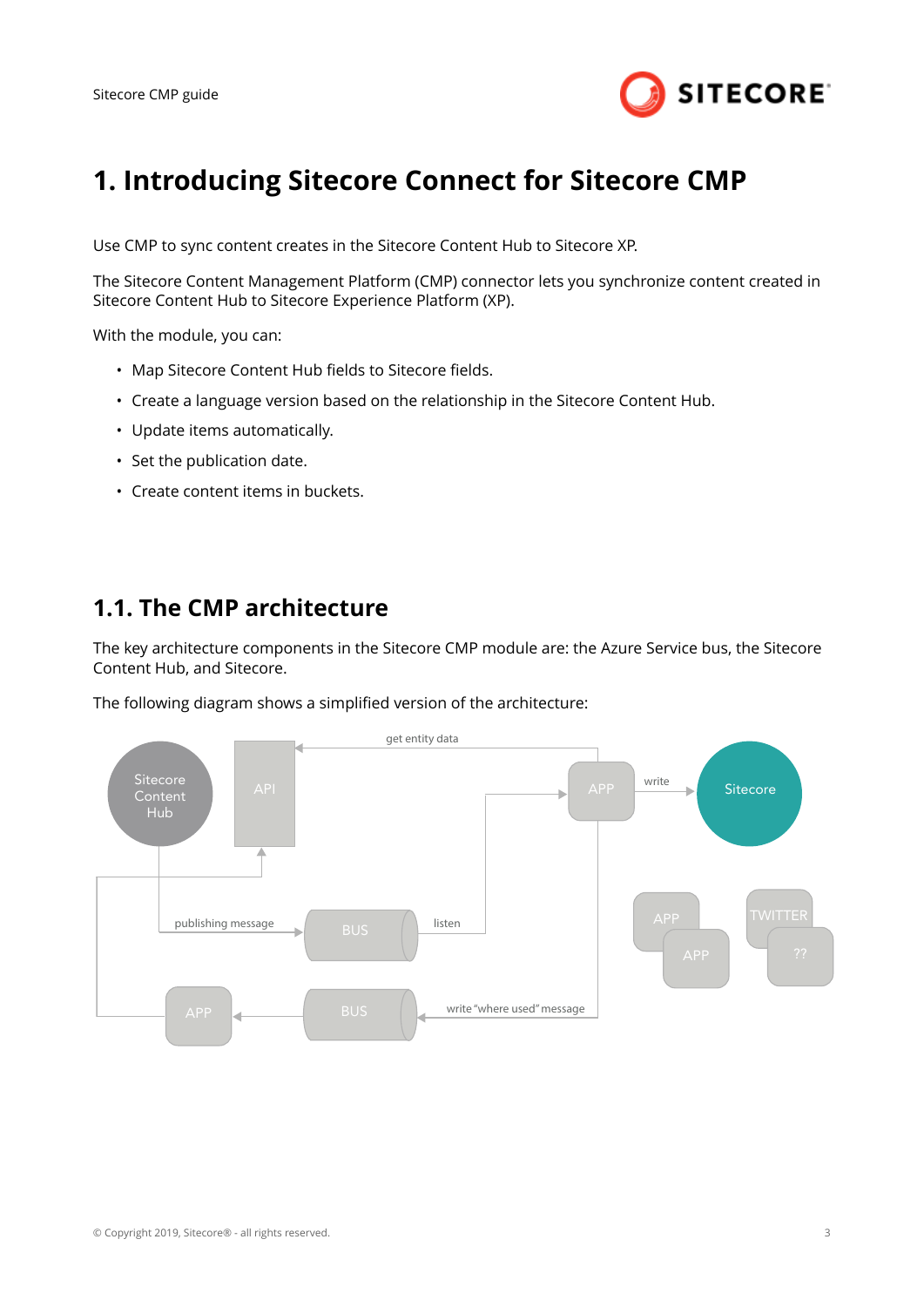<span id="page-3-0"></span>Sitecore CMP guide



#### **1.2. The CMP process**

The following describes the CMP connector process:

- 1. The CMP connector listens to the Azure Service Bus topic's subscription for new messages. Sitecore Content Hub listens to certain changes, which triggers an action that sends a message to the Azure Service Bus topic.
- 2. When a message is received, the CMP connector expects an identifier. If it exists, the connector gets a content type from the Sitecore Content Hub.
- 3. The CMP connector creates a new item (or updates an existing item) in one of the preconfigured item buckets (or a new (language) version of an existing item).
- 4. The CMP connector saves fields from the Sitecore Content Hub content type into the item's fields. You can specify which fields to save in the configuration.
- 5. The CMP connector checks for localization and localization parents of the source: If the content type has a LocalizationToContent relation, it is used to decide in which language the item (version) must be created. If the content type has a ContentToContentLocalization relation, the entity is considered as a localization of another entity and instead of creating an item, the connector will look for another item that is linked to the ContentToContentLocalization parent.
- 6. The CMP connector sends a message to the Azure Service Bus topic with information about the item that was just created or updated in Sitecore.
- 7. Any exceptions are added to the Service Bus message. All exceptions are written to Sitecore log files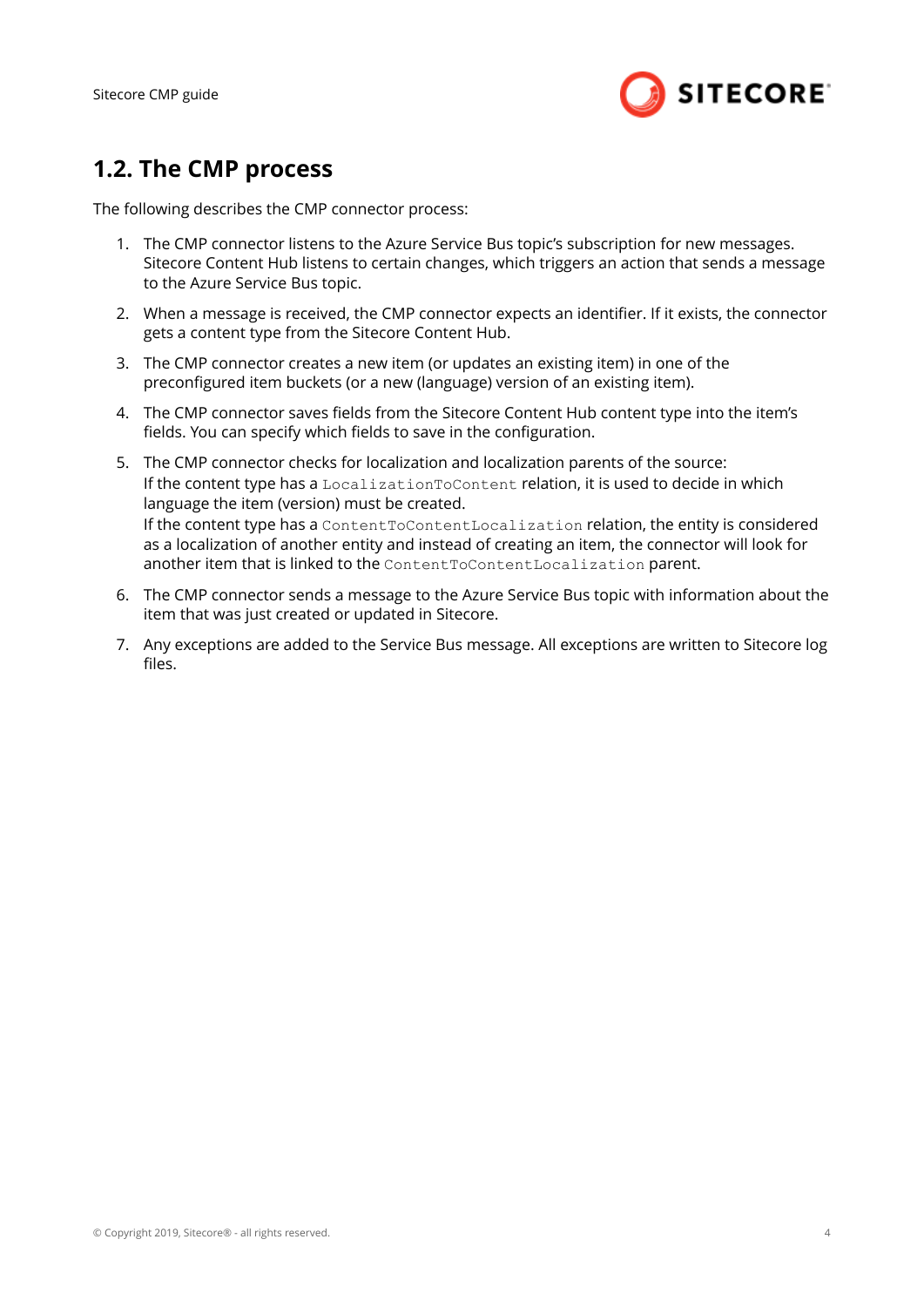

## <span id="page-4-0"></span>**2. The CMP items in the Content Editor**

Learn more about CMP content items, configuration items, and templates.

The Sitecore Content Management Platform (CMP) connector writes Sitecore Content Hub items into Sitecore and stores them in the Master database in a default folder named *CMP*.

#### **2.1. The CMP content items**

The parent item that contains the preconfigured item buckets is located in /sitecore/content/CMP. Every bucket keeps items linked to a content type in the Sitecore Content Hub. For example, buckets for Blogs and Tweets:

- $\Box$  sitecore
	- $\triangle$  Content
		- na Home
		- $\triangle$   $\bullet$  CMP
			- ▲ <sup>■</sup> Blogs

There are hidden items in this container.

 $\blacktriangle$   $\blacktriangleright$  Tweets

There are hidden items in this container.

To create a new bucket:

• Navigate to /sitecore/templates/Branches/CMP, right-click **Buckets**, click **Insert**, and click **Bucket**.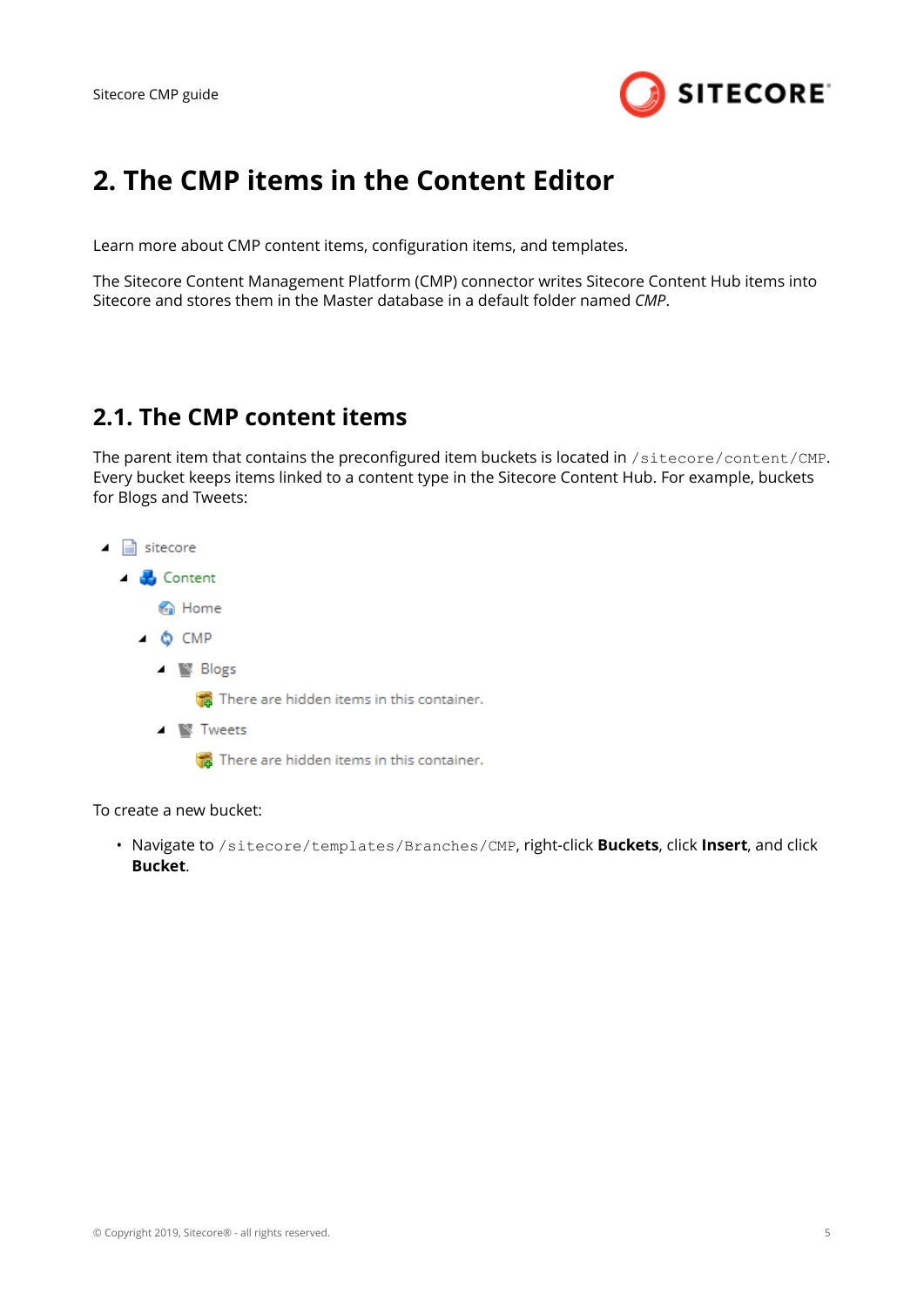

<span id="page-5-0"></span>

| sitecore<br>◢                 |                 |   |   |                      |
|-------------------------------|-----------------|---|---|----------------------|
| ▲ <b>de</b> Content           |                 |   |   |                      |
| <b>M</b> Home                 |                 |   |   |                      |
| ▶ ФСМР                        |                 |   |   |                      |
| $\triangleright$ $\otimes$ Em | Insert          | ▶ | w | <b>Bucket</b>        |
| Forms                         | Search          |   |   | Insert from template |
| Ñ<br>▶ 后 Layou                | Duplicate       |   |   |                      |
| Media                         | <b>X</b> Delete |   |   |                      |
| ▲ ■】 Syster                   | Rename          |   |   |                      |
| Alia                          | Copying         | ٠ |   |                      |
| $\triangleright$ Dic          | Sorting         | ▶ |   |                      |
| <b>8</b> Lar<br>▶<br>ඨ        | Refresh         |   |   |                      |
| <b>List Manager</b><br>▶      |                 |   |   |                      |

## **2.2. The CMP configuration items**

The configuration items that contain all necessary connection strings and mapping details are located in /sitecore/system/Modules/CMP/Config.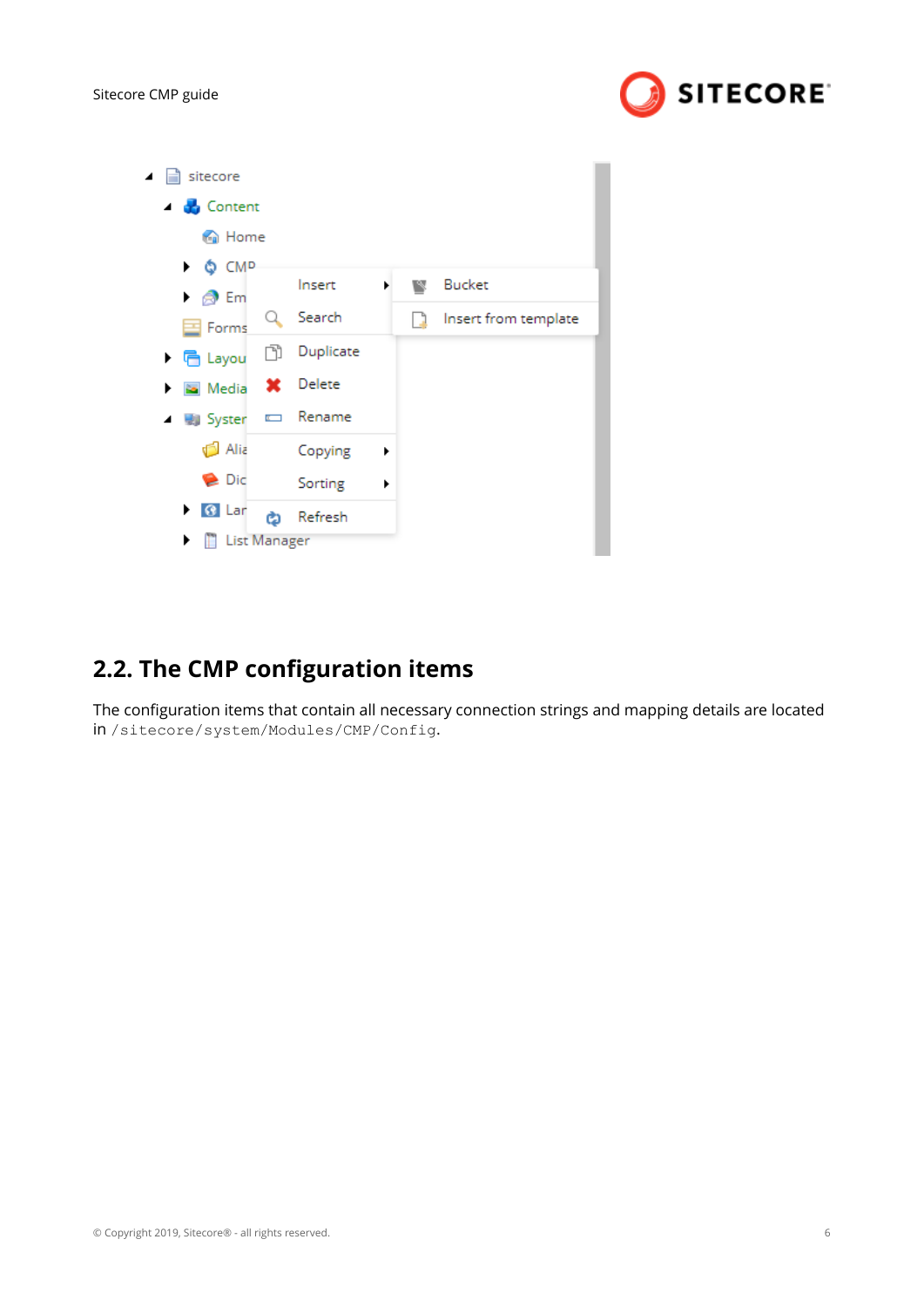

- <span id="page-6-0"></span> $\blacktriangle$   $\blacksquare$  sitecore
	- $\blacktriangleright$   $\blacktriangleright$  Content E Forms ▶ 宿 Layout Media Library ▲ ■ System Aliases Dictionary **8** Languages I List Manager
		- ▶ ۞ Marketing Control Panel
		- $\blacktriangle$  ( $\blacksquare$ ) Modules
			- $\triangle$   $\bullet$  CMP
				- ⊿ **d<sup>e</sup>** Config
					- $\Box$  Blog
						- $\Box$  Title
						- d Body
					- $\blacksquare$  Tweet
						- d Body

### **2.3. The CMP templates**

To make the CMP configuration easier, branch templates are available in /sitecore/templates/ Branches/CMP:



▶ d Field Mapping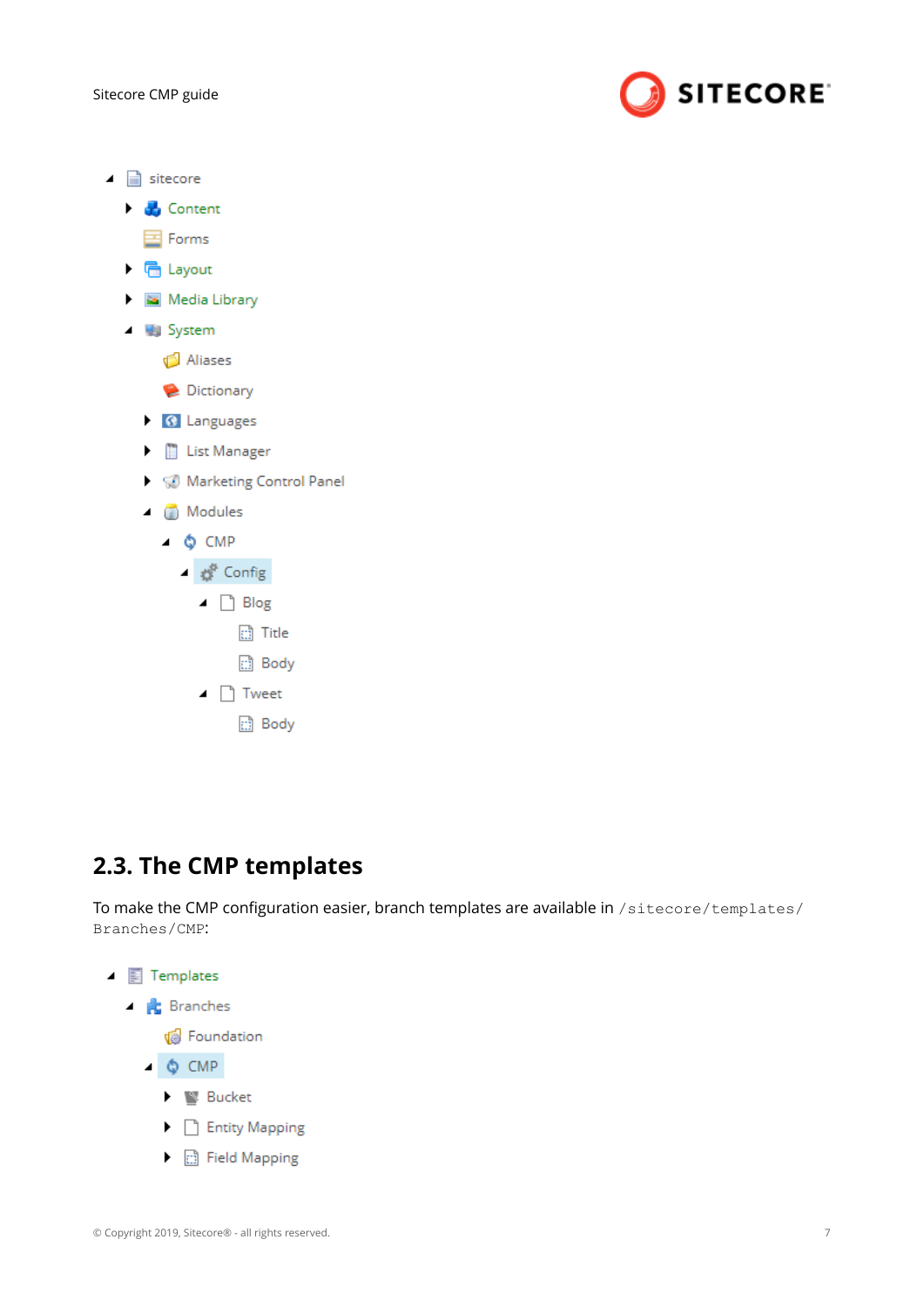Sitecore CMP guide



The branch templates let you create item buckets and entity mappings.

The CMP templates are located in /sitecore/templates/CMP and contain the following:

- **Config root** for the config item.
- **Entity Mapping** to be able to sync entities of a given content type, you need an Entity Mapping item.
- **Field Mapping** contains the name of the field in the entity and the name of the field in Sitecore item.
- **Content Hub Entity** each content item template created for the connector, must inherit from this template. It mixes in the EntityIdentifier field and in this way the connector can match entities to Sitecore items.

You can also create your own templates to create items from entities. The only requirement is that the templates inherit from the *Content Hub Entity* template:

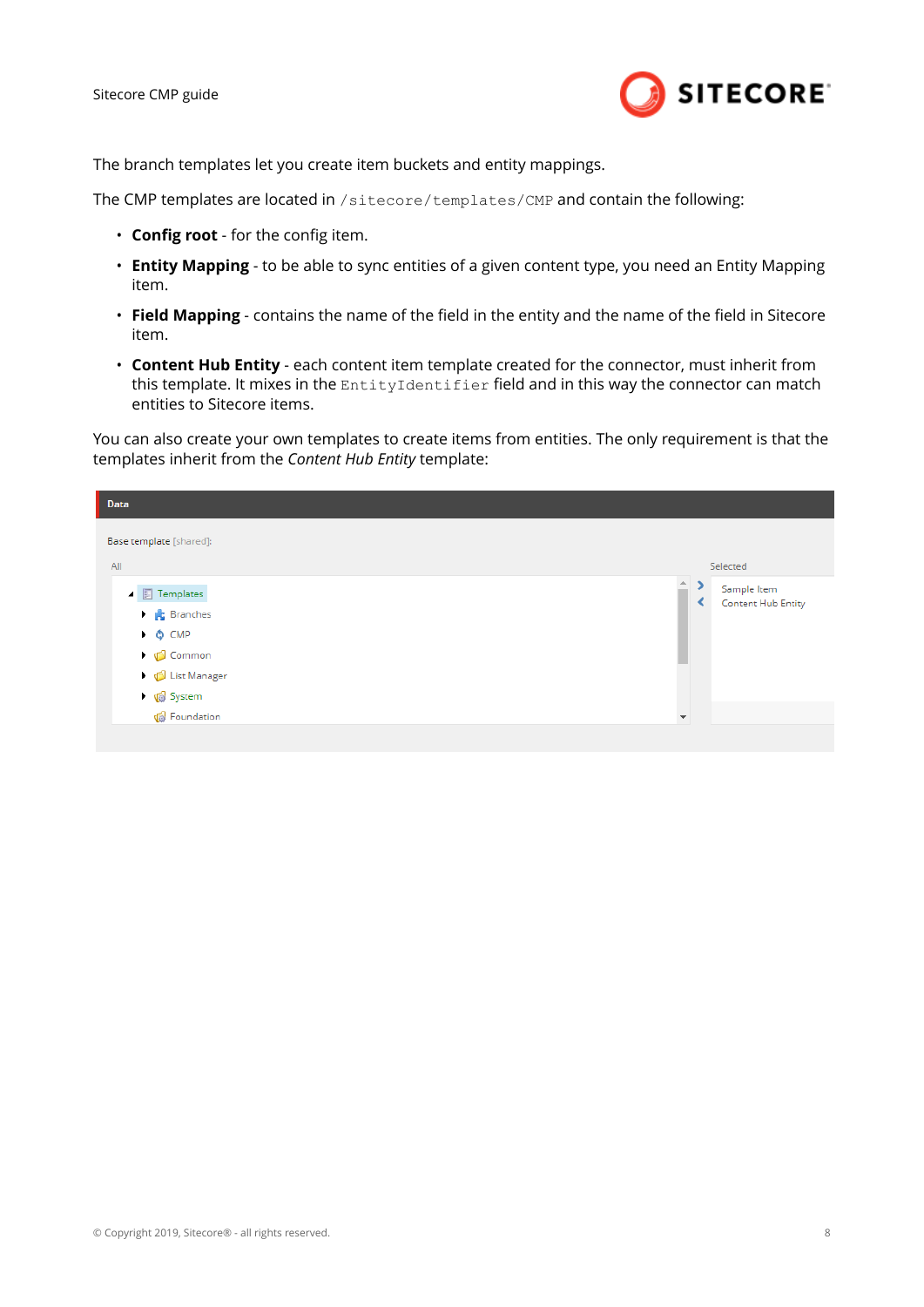

# <span id="page-8-0"></span>**3. The CMP pipelines**

Learn more about the CMP pipelines and their processors.

The Sitecore Content Management Platform (CMP) connector adds one new processor to the <initialize> pipeline, and one new <cmp.importEntity> pipeline, including three new processors. The pipelines are defined in the

App Config/Modules/Sitecore.Connector.CMP/Sitecore.Connector.CMP.config file.

### **3.1. The <initialize> pipeline**

The <initialize> pipeline is used to initialize the Azure Service Bus listener. For CMP, the following processor is added: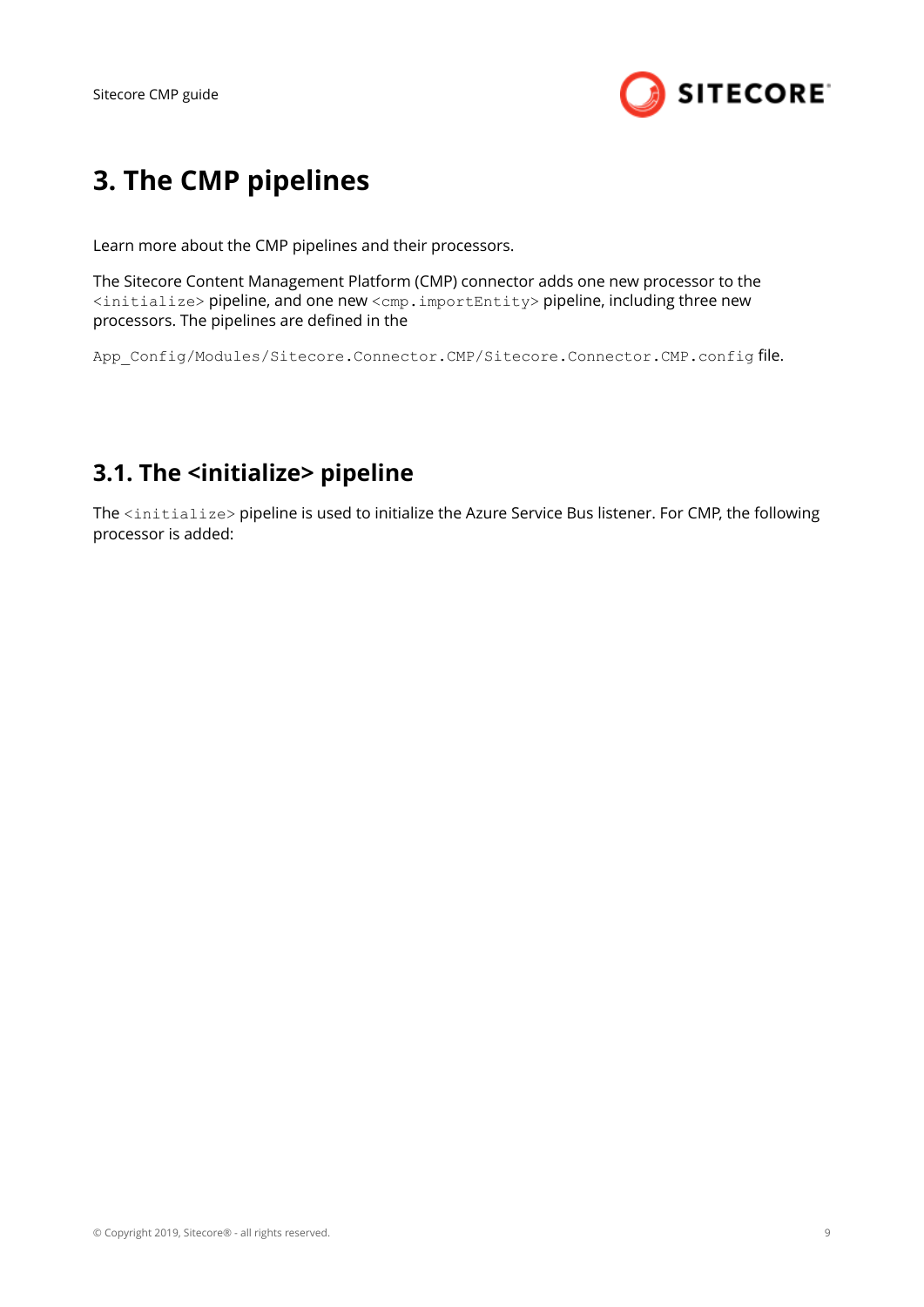

<span id="page-9-0"></span>

| <b>Processor</b>     | <b>Description</b>                                                                                                                                                                                                                                                                                                  |
|----------------------|---------------------------------------------------------------------------------------------------------------------------------------------------------------------------------------------------------------------------------------------------------------------------------------------------------------------|
| InitializeServiceBus | Initializes the Azure Service Bus listener that runs the <cmp. importentity=""><br/>pipeline when a new message appears in the topic's subscription.</cmp.>                                                                                                                                                         |
|                      | The InitializeServiceBus processor does the following:                                                                                                                                                                                                                                                              |
|                      | 1. Gets the config item, reads the connection information, and initializes<br>a topic and a subscription clients.                                                                                                                                                                                                   |
|                      | 2. If a message is triggered, the ProcessMessagesAsync is executed:                                                                                                                                                                                                                                                 |
|                      | • It runs the <cmp.importentity> pipeline.</cmp.importentity>                                                                                                                                                                                                                                                       |
|                      | • Then, it checks the ImportEntityPipelineArgs pipeline and<br>sends a message back to the Bus. For example:                                                                                                                                                                                                        |
|                      |                                                                                                                                                                                                                                                                                                                     |
|                      | "input message id": "1174",                                                                                                                                                                                                                                                                                         |
|                      | "item id": "{D071EDAF-55A4-4CB0-9ED3-6AAB6288ECA5}",                                                                                                                                                                                                                                                                |
|                      | "target id": 10436,                                                                                                                                                                                                                                                                                                 |
|                      | "target identifier": "Iqa356VYWEe-PsBiEcAgPg"                                                                                                                                                                                                                                                                       |
|                      | "inputMessageId": "2446", "itemId": "{CD41DE03-1169-493C-A138-<br>B7DD4722EBB8}" }                                                                                                                                                                                                                                  |
|                      |                                                                                                                                                                                                                                                                                                                     |
|                      | 3. Writes to the log file. For example:                                                                                                                                                                                                                                                                             |
|                      | 17580 11:48:16 INFO Sitecore Connect for Sitecore CMP: Sending a<br>$message:$ {<br>"input message id": "1174",<br>"item id": "{D071EDAF-55A4-4CB0-9ED3-6AAB6288ECA5}",<br>"target id": 10436,<br>"target identifier": "Iqa356VYWEe-PsBiEcAgPq"<br>24428 14:49:58 INFO Sitecore Connect for Sitecore CMP: Sending a |
|                      | message: { "inputMessageId": "2446", "itemId": "{CD41DE03-1169-493C-<br>A138-B7DD4722EBB8}"<br>$\left\{ \right\}$                                                                                                                                                                                                   |

## **3.2. The <cmp.importEntity> pipeline**

The <cmp.importEntity> pipeline is used to import entities. It includes the following processors: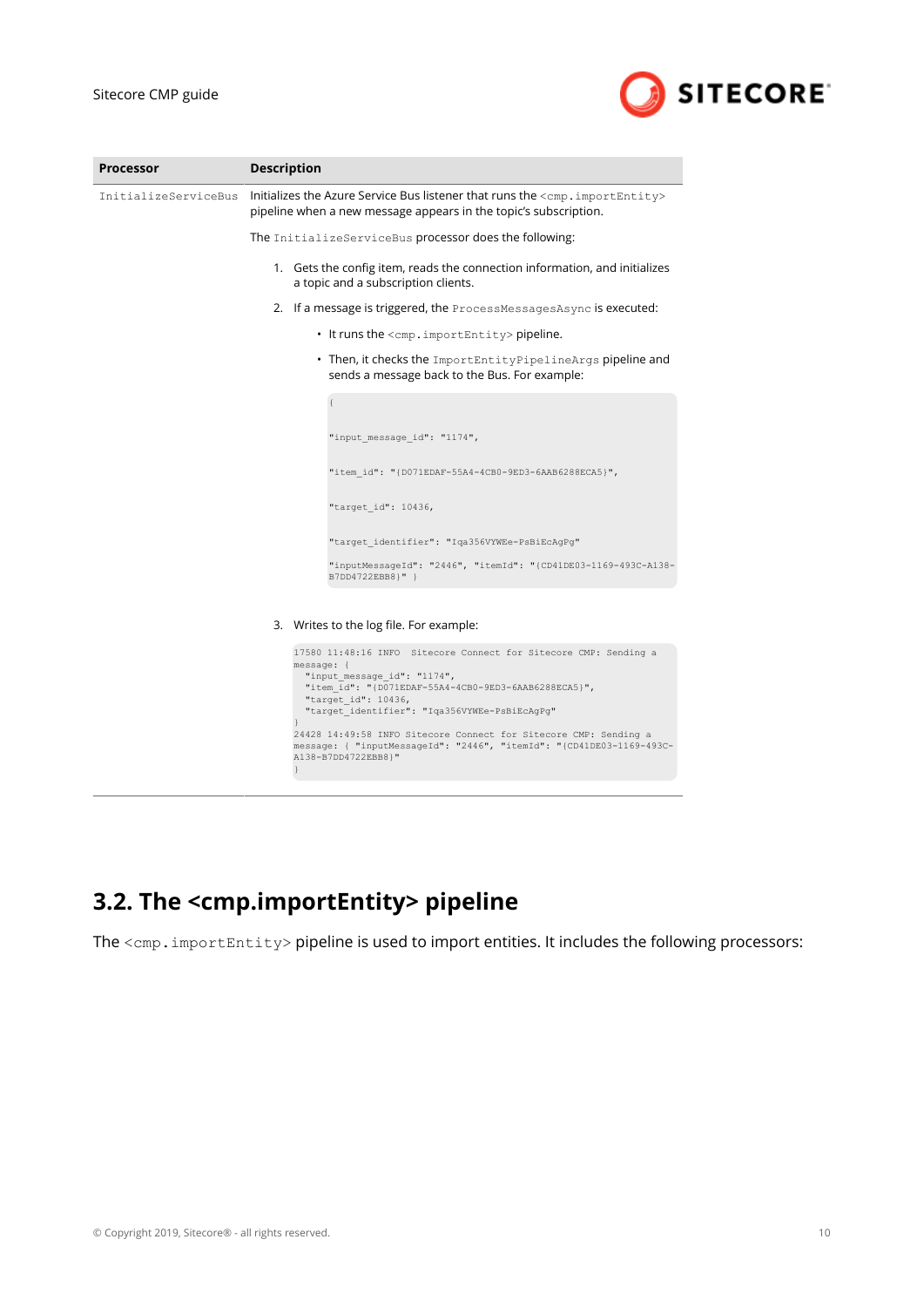

| <b>Processor</b> | <b>Description</b>                                                                                                                                                                                                                                                                                                                                                                                                                                                                                                                                                    |  |  |  |  |  |
|------------------|-----------------------------------------------------------------------------------------------------------------------------------------------------------------------------------------------------------------------------------------------------------------------------------------------------------------------------------------------------------------------------------------------------------------------------------------------------------------------------------------------------------------------------------------------------------------------|--|--|--|--|--|
|                  | FetchEntity Gets an entity by ID.<br>The FetchEntity processor does the following:                                                                                                                                                                                                                                                                                                                                                                                                                                                                                    |  |  |  |  |  |
|                  |                                                                                                                                                                                                                                                                                                                                                                                                                                                                                                                                                                       |  |  |  |  |  |
|                  | 1. Creates the Content Hub client and gets the entity by ID (the target_id in the bus<br>message) and puts it in the args to make it available to the next processors.                                                                                                                                                                                                                                                                                                                                                                                                |  |  |  |  |  |
|                  | 2. Checks for the ContentToContentLocalization relation. If there is a parent<br>entity, its identifier will be used, otherwise, the current entity's identifier will be<br>added to the args.                                                                                                                                                                                                                                                                                                                                                                        |  |  |  |  |  |
|                  | 3. Checks for the Localization ToContent relation. If there is a parent entity, the<br>processor will try to parse the parent's ValueName property to a language. If there<br>is no parent, the default language will be used. The language will be added to args<br>to be available for the next processors. An exception is thrown if the processor<br>fails to parse the language. If there is no LocalizationToContent parent, the<br>exception will not be thrown.                                                                                               |  |  |  |  |  |
|                  | 4. Checks for the Content Type ToContent parent and puts its identifier to the args.                                                                                                                                                                                                                                                                                                                                                                                                                                                                                  |  |  |  |  |  |
| EnsureItem       | Gets the entity mapping item and finds the EntityIdentifier field.                                                                                                                                                                                                                                                                                                                                                                                                                                                                                                    |  |  |  |  |  |
|                  | The EnsureItem processor does the following:                                                                                                                                                                                                                                                                                                                                                                                                                                                                                                                          |  |  |  |  |  |
|                  | 1. Enumerates the children of the config item to find the entity mapping item that<br>matches the content type identifier from the args.                                                                                                                                                                                                                                                                                                                                                                                                                              |  |  |  |  |  |
|                  | 2. If the entity mapping item is found, it gets the corresponding item bucket item (it<br>is configured in the entity mapping item).                                                                                                                                                                                                                                                                                                                                                                                                                                  |  |  |  |  |  |
|                  | 3. Tries to find an item that contains the EntityIdentifier field (Content Hub<br>template)) equal to the EntityIdentifier in the args (it could be either the<br>current M-entity identifier or its ContentToContentLocalization parent's<br>identifier). If there is already an item with such an EntityIdentifier, the<br>processor gets it (a language version based on the args. Language) and put it<br>into the args. If there is no such item, the processor creates it with a version in a<br>given language (args. Language) and puts the item in the args. |  |  |  |  |  |
| SaveItem         | Saves the item to Sitecore.                                                                                                                                                                                                                                                                                                                                                                                                                                                                                                                                           |  |  |  |  |  |
|                  | The SaveItem processor does the following:                                                                                                                                                                                                                                                                                                                                                                                                                                                                                                                            |  |  |  |  |  |
|                  | 1. In a given language context (args. Language), it goes through field mapping<br>items of the entity mapping item, and for each field mapping it gets a property<br>value from the Content Hub entity and sets the value to the Sitecore item.                                                                                                                                                                                                                                                                                                                       |  |  |  |  |  |

2. Sets the publish date on a current version (if the date is not null).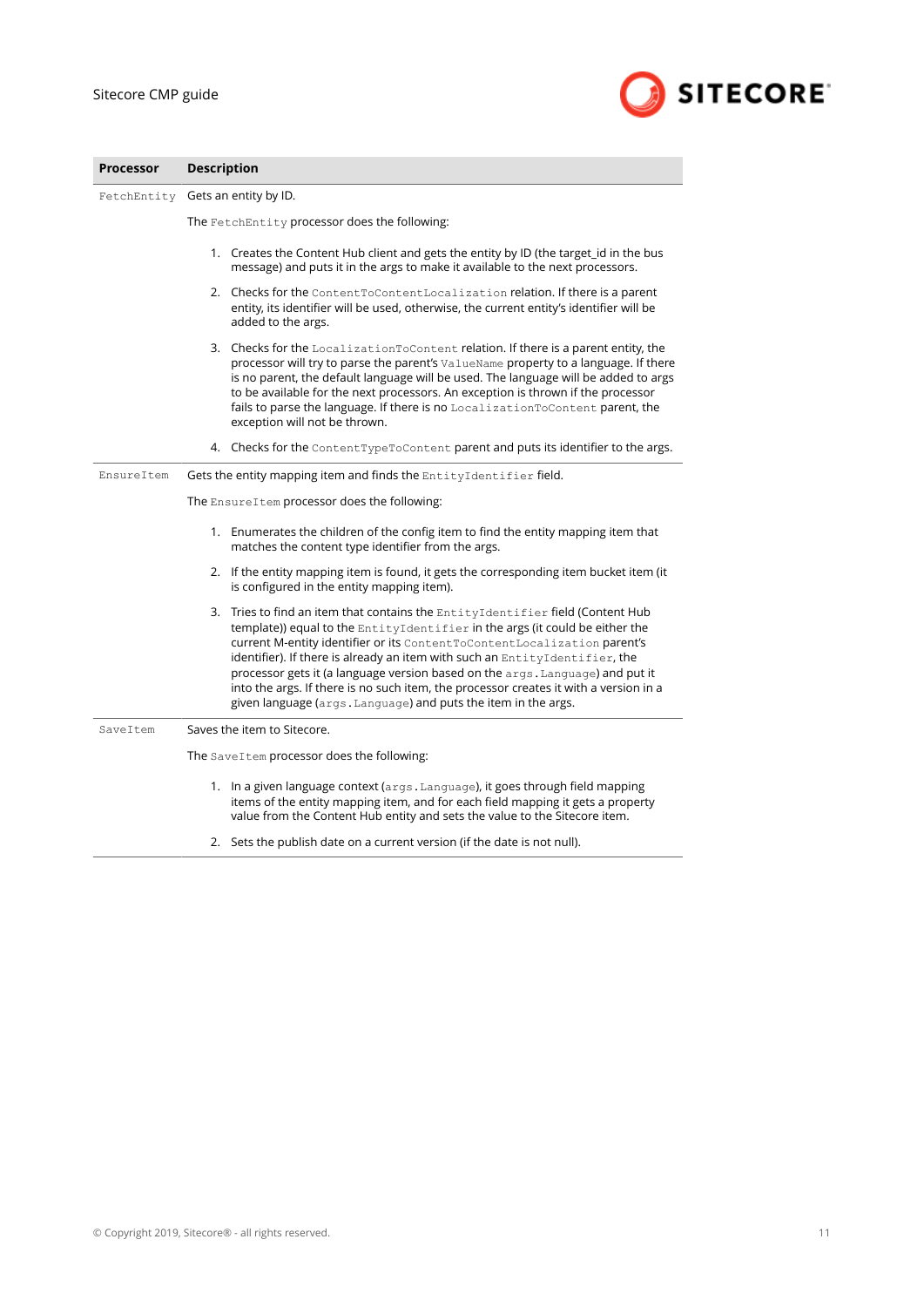

## <span id="page-11-0"></span>**4. Publish a CMP item from an item bucket**

Find and publish CMP items.

Sitecore Content Management Platform (CMP) items are stored in item buckets. Item buckets let you manage large numbers of items in the content tree. An item bucket is a container that you can use to hide innumerable items and still easily retrieve and work with these items.



You can only find bucket items using the Sitecore search engine.

To find a CMP item:

- 1. Navigate to sitecore/content/CMP.
- 2. On the **Search** tab, enter a search term and click **Search**.



3. On the **Configure** ribbon, click **Clone** and locate the clone under the site root item: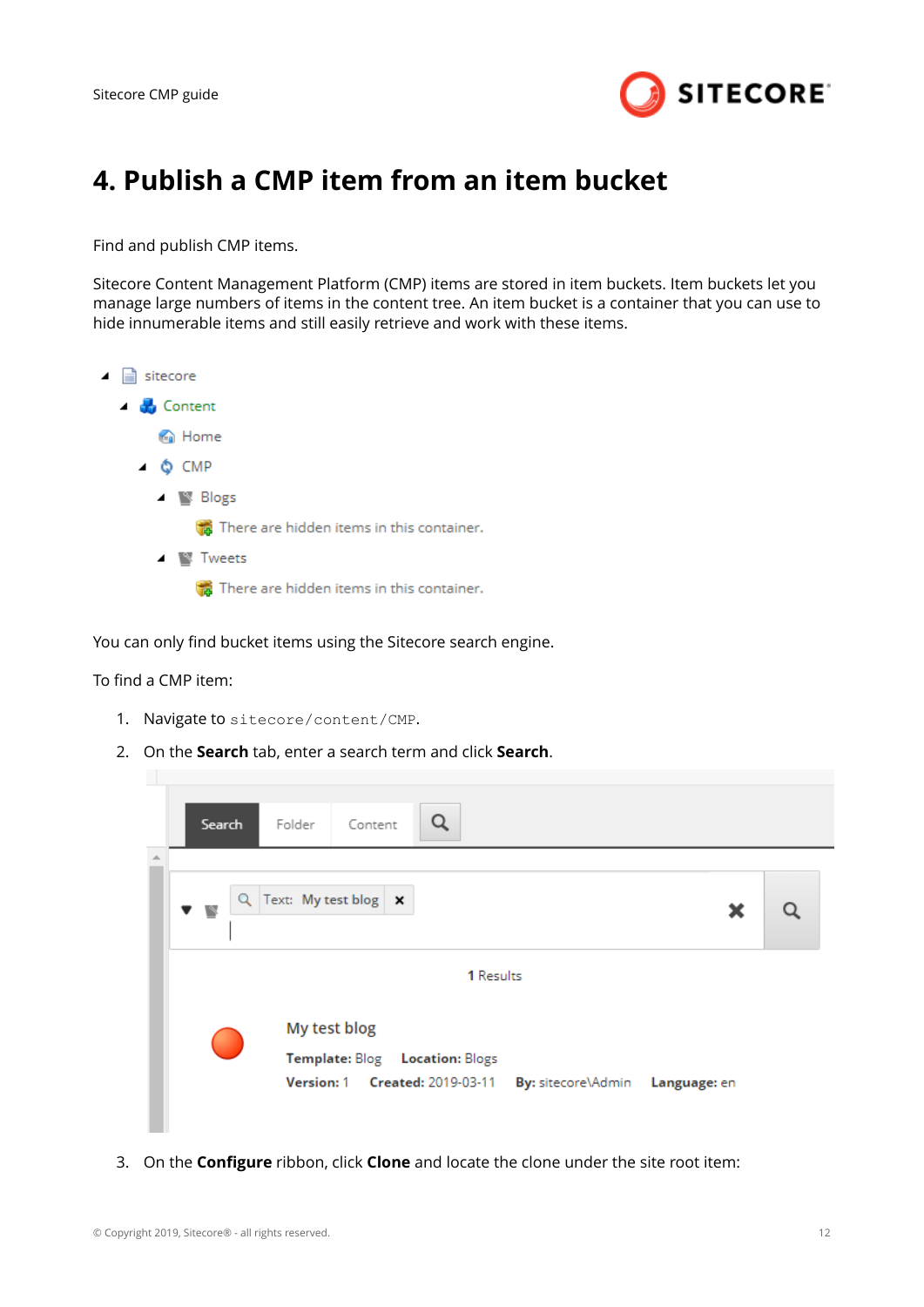$\overline{\phantom{a}}$ 



| sitecore                                  |
|-------------------------------------------|
| ▲ Content                                 |
| $\triangle$ 6 Home                        |
| ● My test blog                            |
| ⊿ Ô, CMP                                  |
| ⊿ Slogs                                   |
| ⊿ ᢪ) 2019                                 |
| $\blacktriangle$ $\blacktriangleright$ 03 |
| $-2011$                                   |
| $\blacktriangle$ 12                       |
| $\blacktriangle$ $\blacktriangleright$ 33 |
| ● My test blog                            |

#### **IMPORTANT**

It is important that you clone the item because a clone is an item that inherits the field values from the original item and is not just a copy. If you copy or duplicate the item instead, the item is not synced.

4. Now you can check the workflow and publish the item. Check whether the item is available on the website.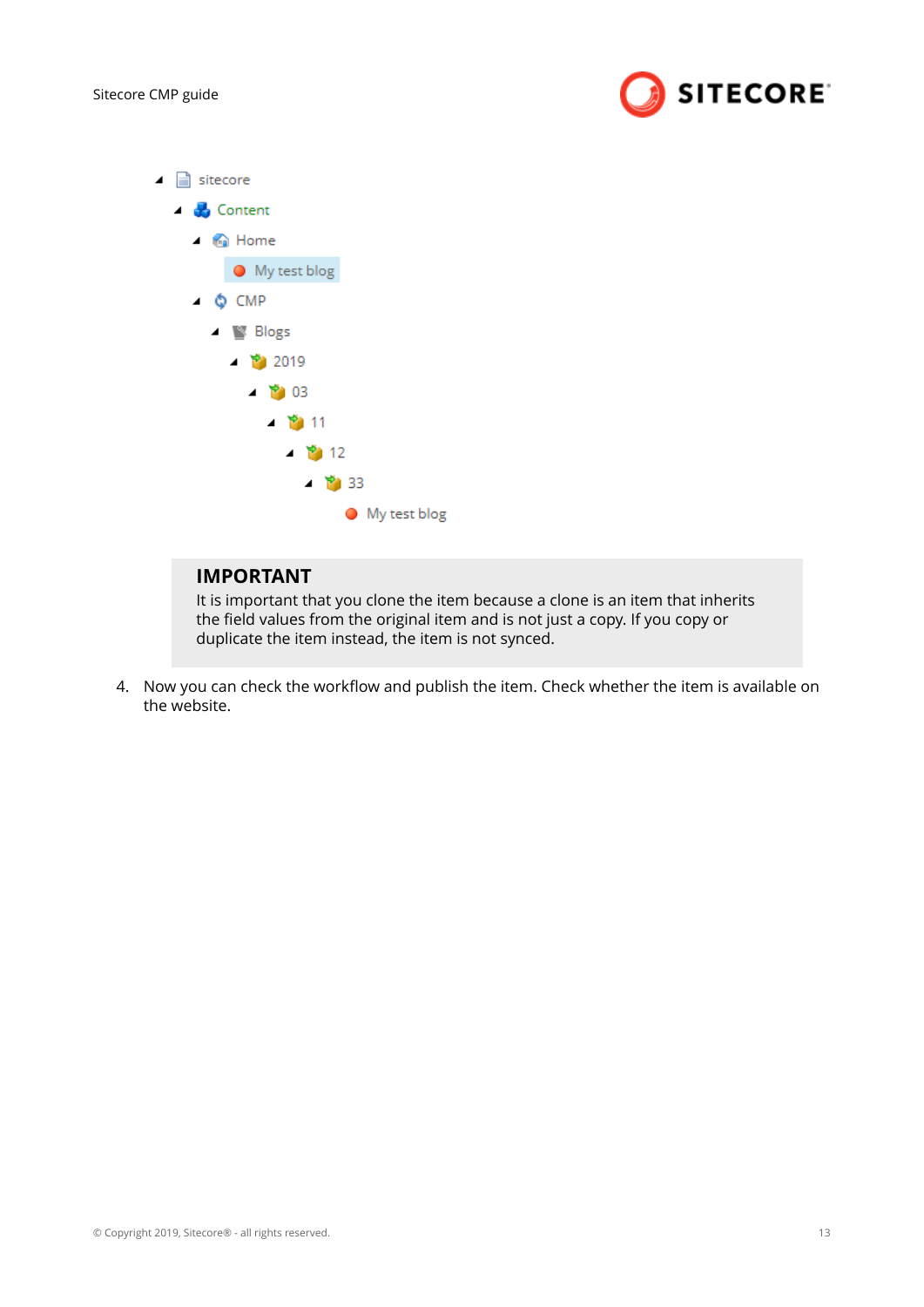

## <span id="page-13-0"></span>**5. Add a field type converter**

Map new attribute type by configuring a field type converter

Sitecore CMP uses mappings to map items between Sitecore Content Hub and Sitecore. The conversion works together with field mapping Items that map Entity fields to the Sitecore Item Fields by their names.

By default, the mapping conversion is configured for the following property types:

- strings: syncs text fields to text fields in Sitecore
- DateTime: syncs date/time to date/time fields in Sitecore.
- DateTimeOffset: includes a DateTime value, together with an Offset property that defines the difference between the current DateTimeOffset instance's date and time and Coordinated Universal Time (UTC).

The attribute type defined in the Sitecore.Connector.CMP.config file implements Sitecore.Connector.CMP.Conversion.ICmpConverterMapper interface, which is injected by DI in the cmp.importEntity pipeline on the last step SaveFieldValues.

You may want to map a different field. For example, a title field or a subject field. For this purpose, Sitecore CMP lets you configure new field type converters.

To add a field type converter:

- 1. Open the Sitecore.Connector.CMP.config file.
- 2. Add your custom field type converter. The field type converter must contain:
	- propertyDefinitionType attribute: can contain only inheritors of Stylelabs.M.Sdk.Contracts.Base.IPropertyDefinition interface
	- type: can only contain type names that inherit Sitecore.Connector.CMP.Conversion.IPropertyValueConverter interface.

#### For example:

```
 <cmp.fieldConverterMapper type="Sitecore.Connector.CMP.Conversion.CmpConverterMapper, 
Sitecore.Connector.CMP" resolve="true"> 
<converters hint="raw:AddConverter"> 
<! -propertyDefinitionType - can only contain type names that inherit 
Stylelabs.M.Sdk.Contracts.Base.IPropertyDefinition interface. 
type - can only contain type names that inherit 
Sitecore.Connector.CMP.Conversion.IPropertyValueConverter interface. 
--<add 
propertyDefinitionType="Stylelabs.M.Sdk.Models.Base.PropertyDefinitions.StringPropertyDefin
ition, Stylelabs.M.Sdk" 
type="Sitecore.Connector.CMP.Conversion.StringPropertyValueConverter, 
Sitecore.Connector.CMP"/> 
<add 
propertyDefinitionType="Stylelabs.M.Sdk.Models.Base.PropertyDefinitions.DateTimePropertyDef
inition, Stylelabs.M.Sdk" 
type="Sitecore.Connector.CMP.Conversion.NullableDateTimePropertyValueConverter, 
Sitecore.Connector.CMP"/>
```